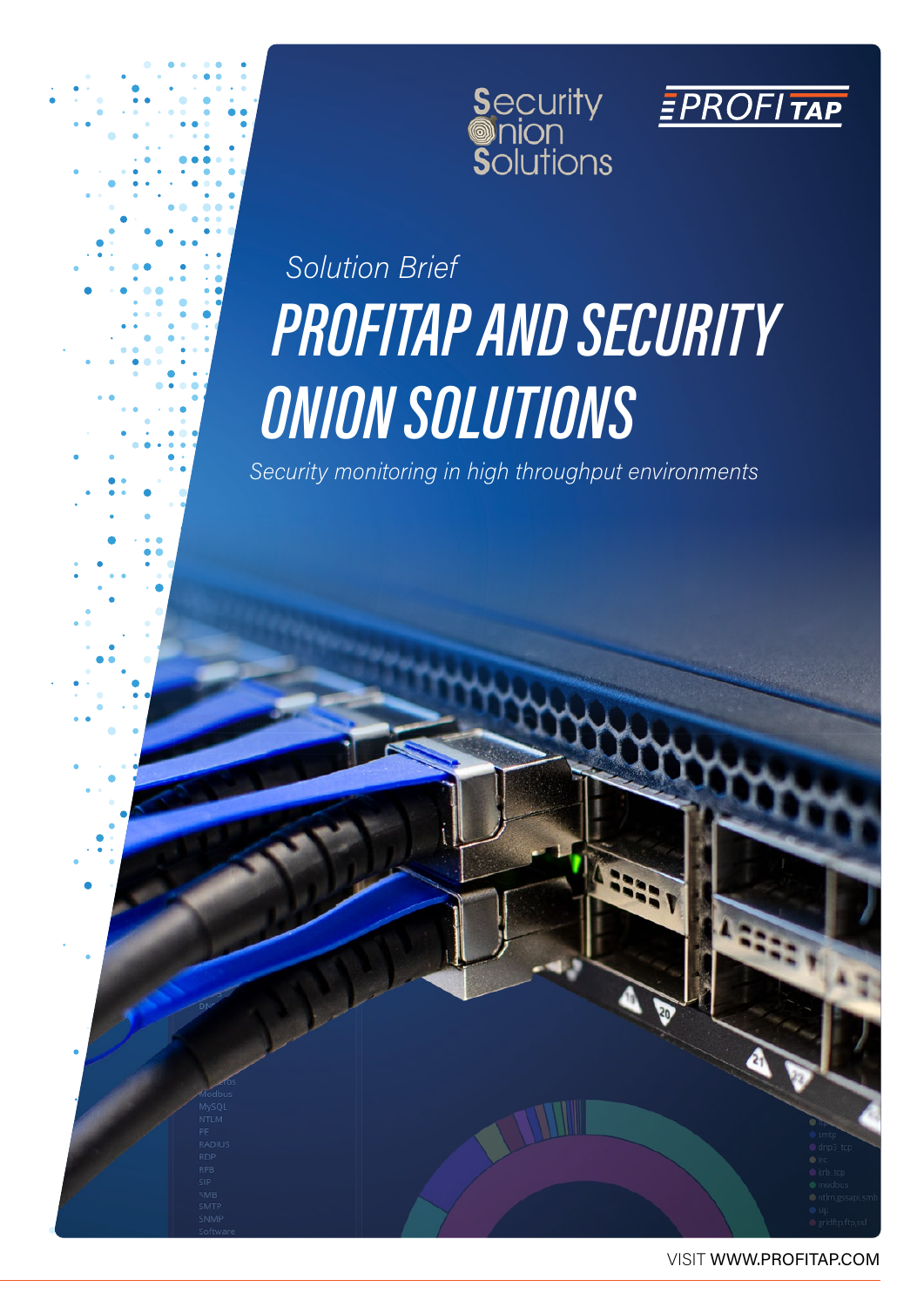#### *The Challenge*

Enterprises often fail to pay close attention to what goes on before a cyber attack. Many assume that a single Network Security Monitoring (NSM) tool or the occasional test is sufficient to prevent, detect and respond to attacks which are so common today. However, just collecting and analyzing data doesn't get you there. Malicious activity often masquerades as legitimate activity. This means your organization requires continuous monitoring, with a diverse toolset.

While some of these requirements can be fulfilled by accessing network data through SPAN/mirror ports on switches in low bandwidth environments, multi-gigabit per second environments require a dedicated solution to access, manage, and analyze the traffic.

The joint solution of Security Onion and Profitap offers the most efficient end-to-end monitoring platform you can get for highspeed networks. It offers reliable access to the network and actionable data for the visibility you need to identify on anomalous events.

Security Onion provides a suite of tools, including full packet capture, network-based and host-based intrusion detection systems, and network and protocol metadata collection, combined with powerful analysis tools used to slice and dice network, endpoint, and application log data.

Profitap's innovative Network TAPs and Packet Brokers complement Security Onion's technology by capturing the network traffic (north-south & east-west) and providing all the data management required for a complete and effective security analysis in Security Onion. Using this data, security analysts can monitor networks in real-time and perform deep dive investigations, uncovering potential threats in your network.

The interface makes threat hunting easy to perform. Data sourced from your network, endpoints and applications are visualized directly in Security Onion, helping you proactively search for malicious activities. With the combination of data access and visualization, you are in complete control to implement a threat hunting gameplan tailored to your company and network environment.

#### *Joint Solution*

Visibility, performance and security. All are deeply important for the defense of your enterprise network. So what does the joint solution between Profitap and Security Onion Solutions look like in real life?

The solution can be split in two parts:

- *1.* Data access and intelligence
- *2.* Capture and analysis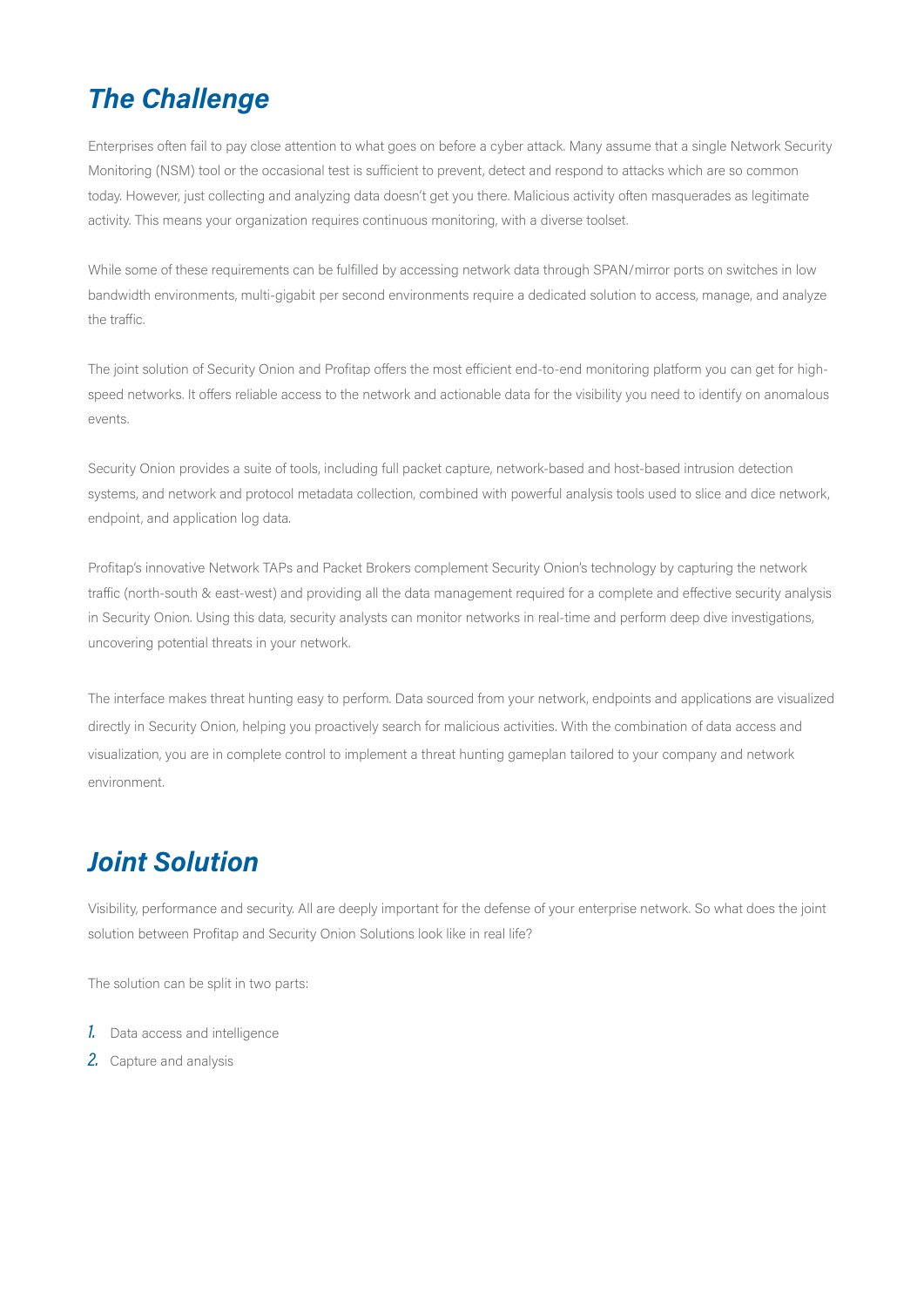#### *Data Access and Intelligence*

Reliable and accurate analysis stands or falls by the quality of the data that is captured. But you also need access in a way that does not impact the security of the network. It's important that new appliances don't add a backdoor for malicious practices on your network or, in case of a failure, cause network downtime.

Profitap's network TAPs provide fail-safe access to the network and optimize the flow of traffic data by aggregating this into a centralized NPB. This way the Packet Broker is in an ideal position to perform advanced traffic management like deduplication and time stamping, forwarding only actionable flow data while keeping bandwidth usage to a minimum.



#### *Capture and Analysis*

With the help of Security Onion, you will be able to quickly analyze and pivot between all the different data types generated by Security Onion through a "single pane of glass." This includes not only NIDS/HIDS alerts, but also metadata generated by Zeek and system logs collected via syslog or another agent transport. With one click, your analysts can pivot from alerts and metadata to full packet capture for relevant details.

The joint solution allows network analysts to effectively and quickly identify malicious activity in very high volume networks.



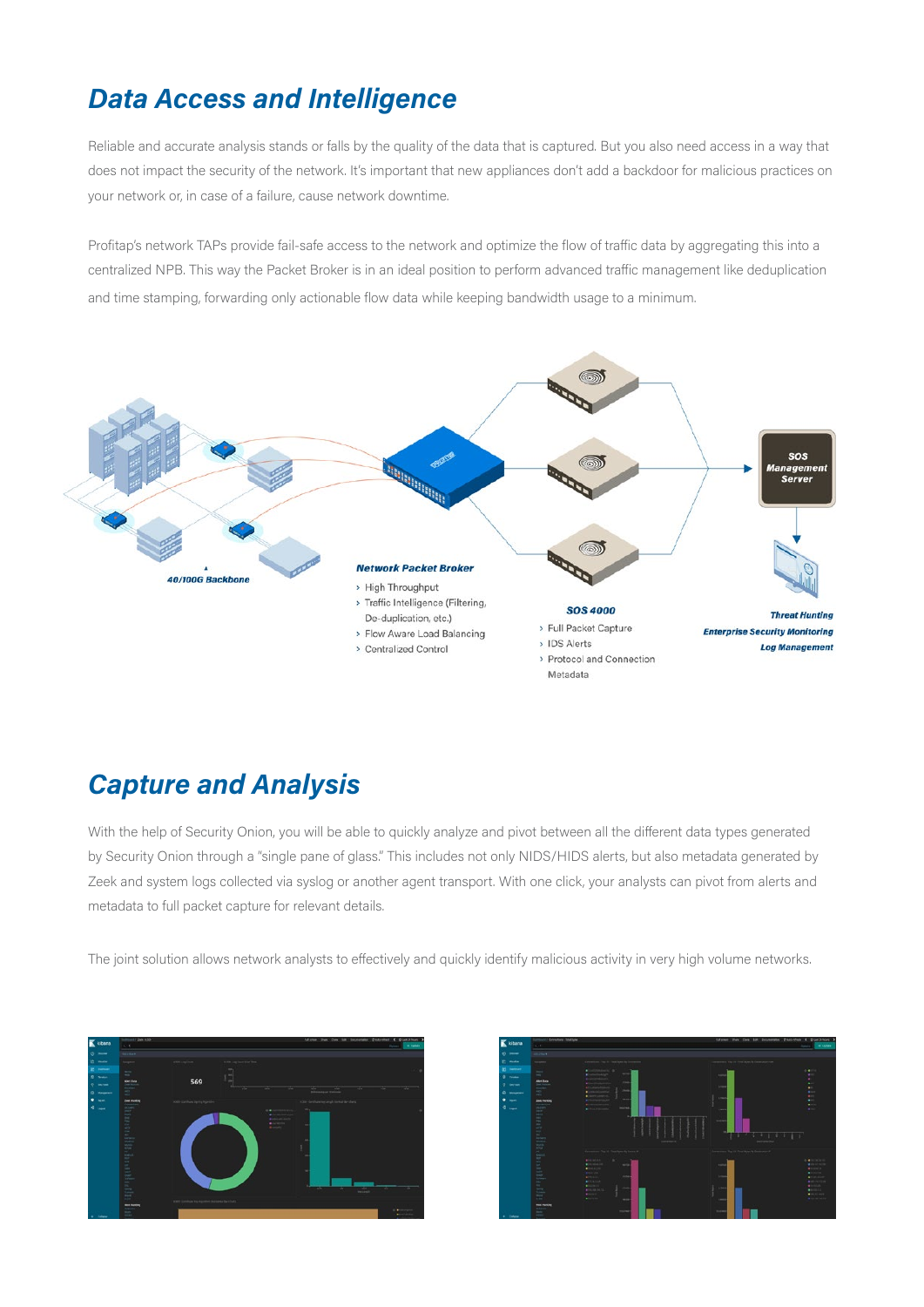



#### *Main Benefits*

- *1.* Fail-safe and real-time access to high performance networks with Network TAPs.
- 2. Centralized management and traffic intelligence. Leverage advanced features such as deduplication, packet slicing, flow aware load balancing, advanced filtering and time stamping from a single GUI.
- **3.** Keep bandwidth usage low. Only actionable flow data is forwarded to the Security Onion sensor with Profitap Network Packet Brokers.
- 4. Easily identify network security breaches and suspicious behavior through traditional detection and response as well as threat hunting.

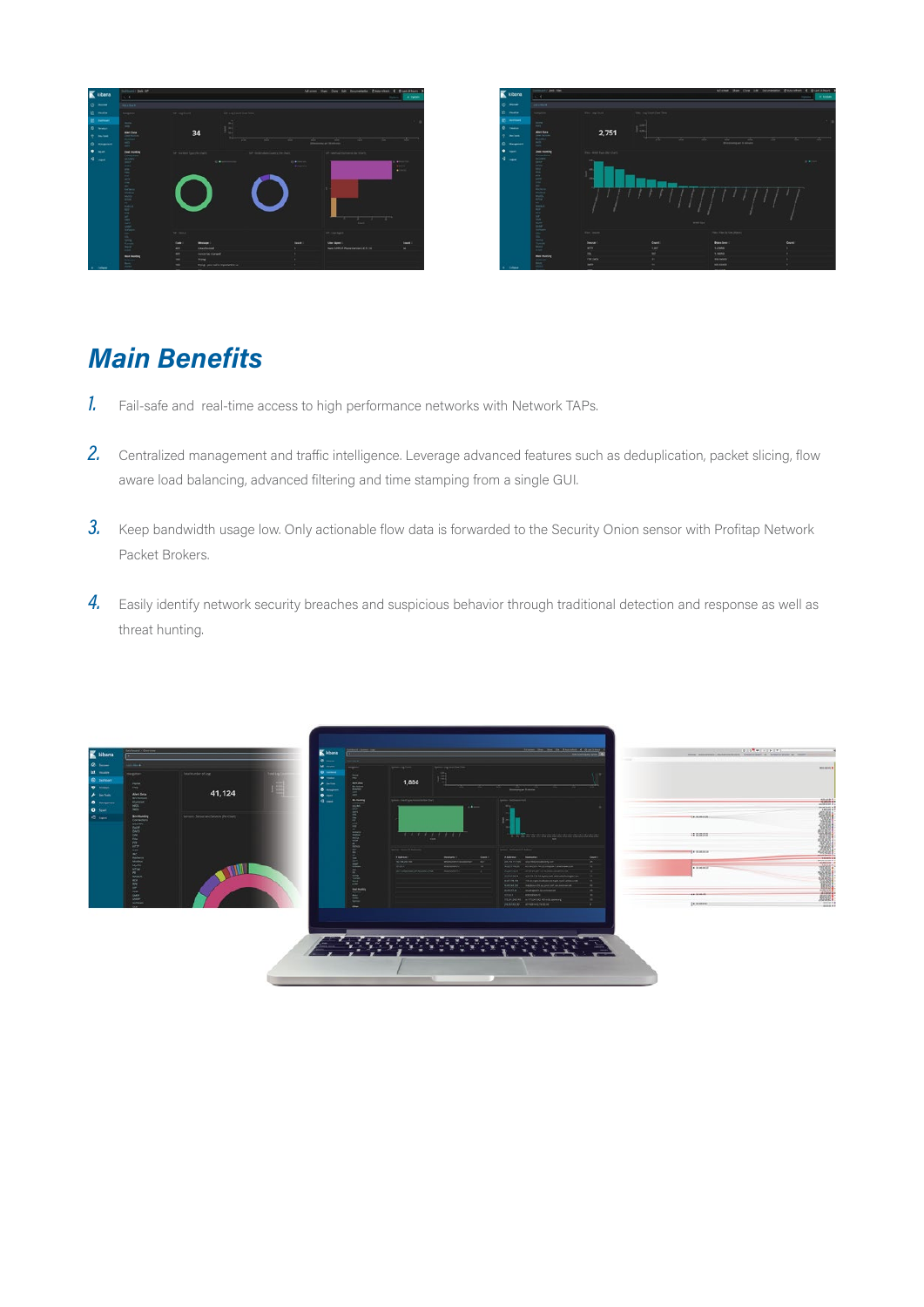#### *Company Information*

### **EPROFITAP**

Profitap develops and manufactures a complete range of innovative Network TAPs, Network Packet Brokers and Field Service Troubleshooters for security, forensics, deep packet capture and network performance monitoring sectors. All their network monitoring tools are highly performant and user-friendly, providing complete visibility and access to your network, 24/7. With a non-intrusive and fail-safe design, Profitap network analysis and traffic acquisition solutions send all the data to your security appliances so that your team can easily prevent and analyze cyberthreats.

# **Security<br>Onion<br>Solutions**

We are the builders of Security Onion, a free Linux distribution for threat hunting, enterprise security monitoring, and log management. It includes Suricata, Zeek, Wazuh, the Elastic Stack, and many other security tools. Security Onion Solutions offers hardware appliances, support, and professional services centered around the Security Onion platform, and is the only provider of official Security Onion training.

Follow us on Twitter **@securityonion** or on the web at **https://securityonionsolutions.com**